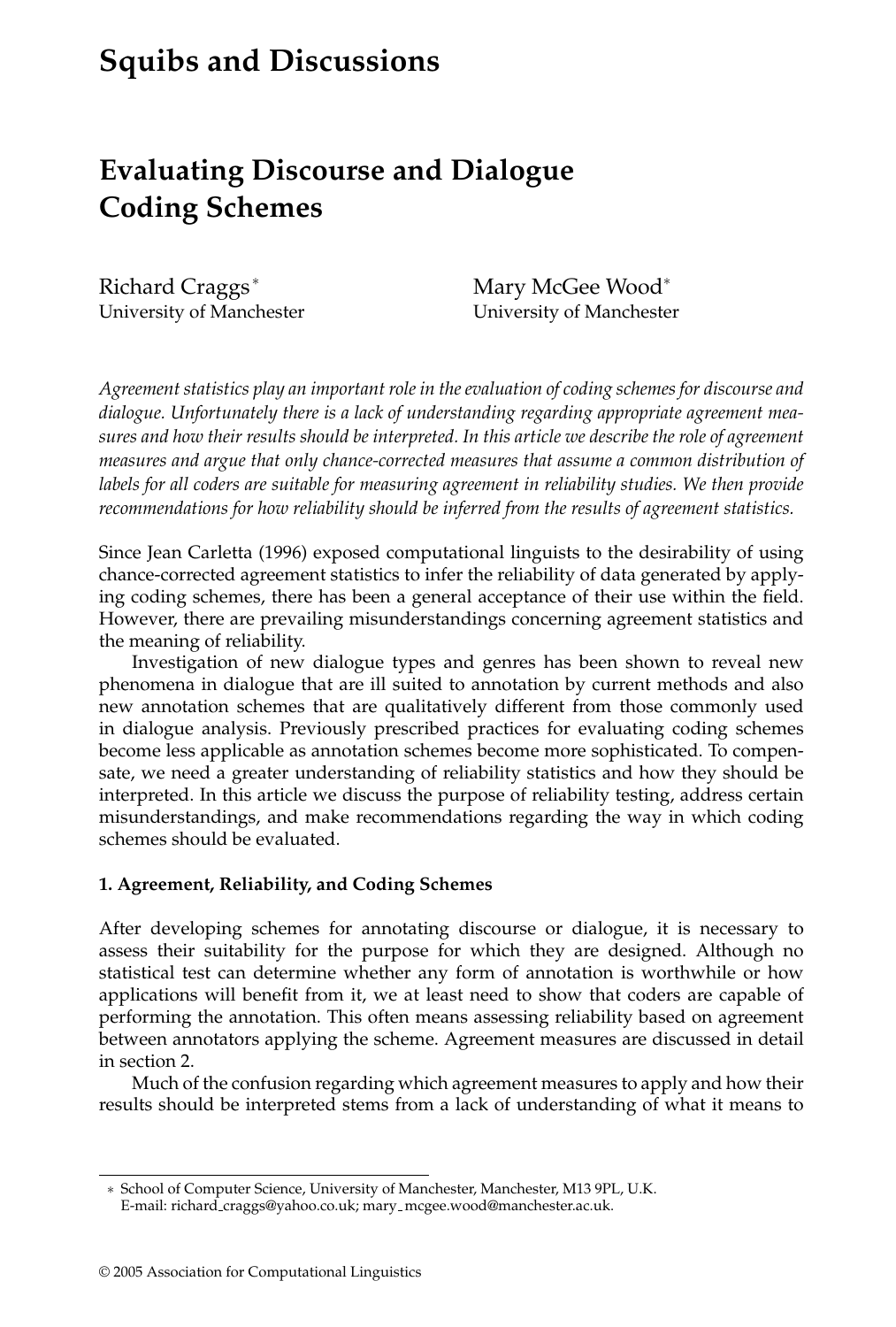assess reliability. For example, the coding manual for the Switchboard DAMSL dialogue act annotation scheme (Jurafsky, Shriberg, and Biasca 1997, page 2) states that kappa is used to "assess labelling accuracy," and Di Eugenio and Glass (2004) relate reliability to "the objectivity of decisions," whereas Carletta (1996) regards reliability as the degree to which we understand the judgments that annotators are asked to make. Although most researchers recognize that reporting agreement statistics is an important part of evaluating coding schemes, there is frequently a lack of understanding of what the figures actually *mean*.

The intended meaning of reliability should refer to the degree to which the data generated by coders applying a scheme can be relied upon. If we consider the coding process to involve mapping units of analysis onto categories, data are reliable if coders agree on the category onto which each unit should be mapped. The further from perfect agreement that coders stray, the less we can rely on the resulting annotation.

If data produced by applying a scheme are shown to be reliable, then we have established two important properties of those data:

- 1. The categories onto which the units are mapped are not inordinately dependent on the idiosyncratic judgments of any individual coder.
- 2. There is a shared understanding of the meaning of the categories and how data are mapped onto them.

The first of these is important for ensuring the reproducibility of the coding. To be able to trust the analysis of annotated corpora, we need to be confident that the categorization of the units of data is not dependent on which individual performed the annotation. The second governs the value of data resulting from the coding process. For an annotated corpus or the analysis thereof to be valuable, the phenomenon being annotated must represent some notion in which we can enjoy a shared understanding.

# **2. Agreement Measures**

There are many ways in which the level of agreement between coders can be evaluated, and the choice of which to apply in order to assess reliability is the source of much confusion. An appropriate statistic for this purpose must measure agreement as a function of the coding process and not of the coders, data, or categories. Only if the results of a test are solely dependent on the degree to which there is a shared understanding of how the phenomena to be described are mapped to the given categories can we infer the reliability of the resulting data. Some agreement measures do not behave in this manner and are therefore unsuitable for evaluating reliability.

A great deal of importance is placed on domain specificity in discourse and dialogue studies and as such, researchers are often encouraged to evaluate schemes using corpora from more than one domain. Concerning agreement, this encouragement is misplaced. Since an appropriate agreement measure is a function of only the coding process, if the original agreement test is performed in a scientifically sound manner, little more can be proved by applying it again to different data. Any differences in the results between corpora are a function of the variance between samples and not of the reliability of the coding scheme.

Di Eugenio and Glass (2004) identify three general classes of agreement statistics and suggest that all three should be used in conjunction in order to accurately evaluate coding schemes. However, this suggestion is founded on some misunderstandings of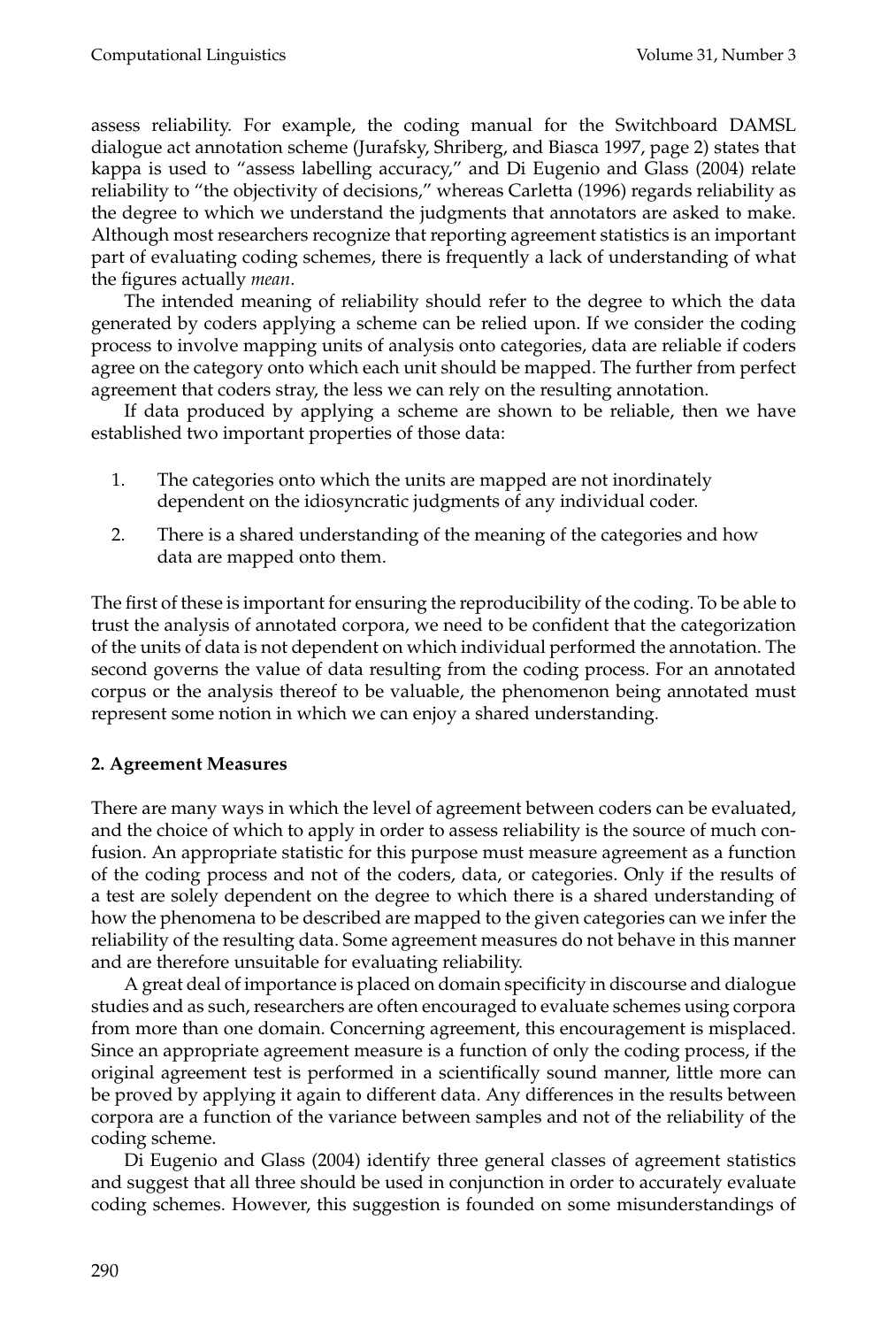the role of agreement measure in reliability studies. We shall now rectify these and conclude that only one class of agreement measure is suitable.

#### **2.1 Percentage Agreement**

The first of the recommended agreement tests, **percentage agreement,** measures the proportion of agreements between coders. This is an unsuitable measure for inferring reliability, and it was the use of this measure that prompted Carletta (1996) to recommend chance-corrected measures.

Percentage agreement is inappropriate for inferring reliability because it excludes any notion of the level of agreement that we could expect to achieve by chance. Reliability should be inferred by locating the achieved level of agreement on a scale between the best possible (coders agree perfectly) and the worst possible (coders do not understand or cannot perform the mapping and behave randomly). Without any indication of the agreement that coders would achieve by behaving randomly, any deviation from perfect agreement is uninterpretable (Krippendorff 2004b).

The justification given for using percentage agreement is that it does not suffer from what Di Eugenio and Glass (2004) referred to as the "prevalence problem." *Prevalence* refers to the unequal distribution of label use by coders. For example, Table 1 shows an example taken from Di Eugenio and Glass (2004) showing the classification of the utterance *Okay* as an acceptance or acknowledgment. It represents a confusion matrix describing the number of occasions that coders used pairs of labels for a given turn. This table shows that the two coders favored the use of *accept* strongly over *acknowledge*. They correctly state that this skew in the distribution of categories increases the expected chance agreement, thus lowering the overall agreement in chance-corrected tests. The reason for this is that since one category is more popular than others, the likelihood of coders' agreeing by chance by choosing this category increases. We therefore require a comparable increase in observed agreement to accommodate this.

Di Eugenio and Glass (2004) perceive this as an "unpleasant behavior" of chancecorrected tests, one that prevents us from concluding that the example given in Table 1 shows satisfactory levels of agreement. Instead they use percentage agreement to arrive at this conclusion. By examining the data, it is clear that this conclusion would be false.

In Table 1, the coders agree 90 out of 100 times, but all agreements occur when both coders choose *accept*. There is not a single case in which they agree on *Okay*'s being used as an acknowledgment. The only conclusion one may justifiably draw is that the coders cannot distinguish the use of *Okay* as an acceptance from its use as an acknowledgment. Rather than being an unpleasant behavior, accounting for prevalence in the data is an

#### **Table 1** Prevalence in coding.

| Coder 2 |             |        |     |           |  |
|---------|-------------|--------|-----|-----------|--|
| Coder 1 |             | Accept | Ack |           |  |
|         | Accept      |        |     | 95        |  |
|         | Acknowledge |        |     |           |  |
|         |             |        |     | 1 ( ) ( 1 |  |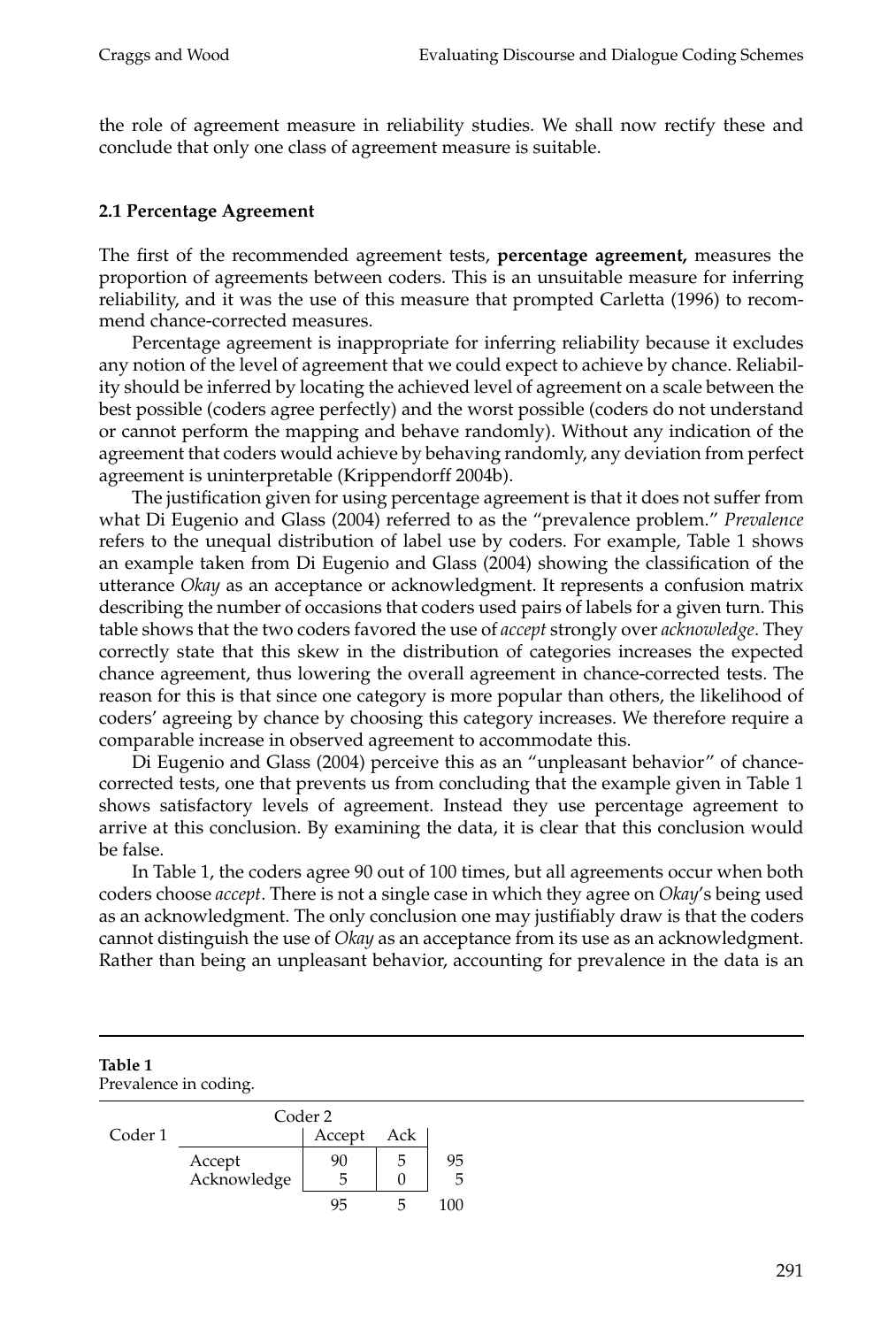important part of accurately reporting the level of agreement. This helps us to avoid arriving at incorrect conclusions such as believing that the data shown in Table 1 suggest reliable coding.

### **2.2 Chance-Corrected Agreement: Unequal Coder Category Distribution**

The second class of agreement measure recommended in Di Eugenio and Glass (2004) is that of **chance-corrected tests** that do not assume an equal distribution of categories between coders. Chance-corrected tests compute agreement according to the ratio of observed (dis)agreement to that which we could expect by chance, estimated from the data. The measures differ in the way in which this expected (dis)agreement is estimated. Those that do not assume an equal distribution between coders calculate expected (dis)agreement based on the individual distribution of each coder.

The concern that in discourse and dialogue coding, coders will differ in the frequency with which they apply labels leads Di Eugenio and Glass to conclude that Cohen's (1960) kappa is the best chance-corrected test to apply. To clarify, by unequal distribution of categories, we do not refer to the disparity in the frequency with which categories occur (e.g., verbs are more common than pronouns) but rather to the difference in proclivity between coders (e.g., coder A is more likely to label something a noun than coder B).

Cohen's kappa calculates expected chance agreement, based on the individual coders' distributions, in a manner similar to association measures, such as chi–square. This means that its results are dependent on the preferences of the individual coders taking part in the tests. This violates the condition set out at the beginning of this section whereby agreement must be a function of the coding process, with coders being viewed as interchangeable. The purpose of assessing the reliability of coding schemes is not to judge the performance of the small number of individuals participating in the trial, but rather to predict the performance of the schemes in general. The proposal that in most discourse and dialogue studies, the assumption of equal distribution between coders does not hold is, in fact, an argument *against* the use of Cohen's kappa. Assessing the agreement between coders and accounting for their idiosyncratic proclivity toward or against certain labels tells us little about how the coding scheme will perform when applied by others. The solution is not to apply a test that panders to individual differences, but rather to increase the number of coders so that the influence of any individual on the final result becomes less pronounced.<sup>1</sup>

Another reason provided for using Cohen's kappa is that its sensitivity to bias (differences in coders' category distribution) can be exploited to improve coding schemes. However, there is no need to calculate kappa in order to observe bias, since it will be evident in a contingency table of the data in question. Even if it were necessary to compute kappa for this purpose, however, this would not justify its use as a reliability test.

#### **2.3 Chance-Corrected Agreement: Assumed Equal Coder Category Distribution**

The remaining class of agreement measure assumes an equal distribution of categories for all coders. Once we have accepted that this assumption is necessary in order to

<sup>1</sup> When there is a single *correct* label that should be used, such as part-of-speech tags used to describe the syntactic function of a word or group of words, then training coders may mitigate coder preference.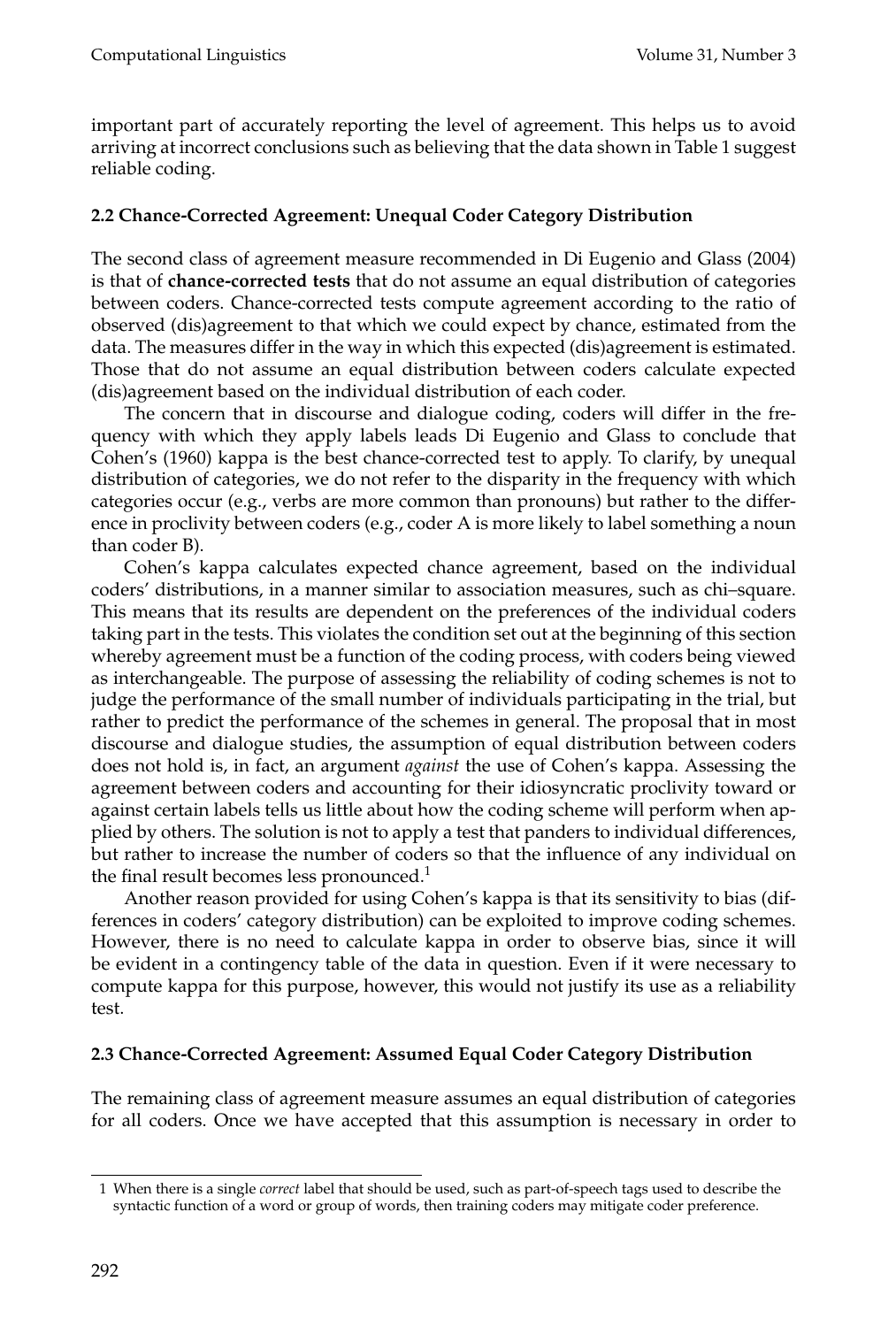predict the performance of the scheme in general, there appears to be no objection to using this type of statistical test for assessing agreement in discourse and dialogue work. Tests that fall into this class include Siegel and Castellan's (1988) extension of Scott's (1955) pi, confusingly called kappa, and Krippendorff's (2004a) alpha. Both of these measures calculate expected (dis)agreement based on the frequency with which each category is used, estimated from the overall usage by the coders.

Kappa is more frequently described in statistics textbooks and more commonly implemented in statistical software. In circumstances in which mechanisms other than nominal labels are used to annotate data, alpha has the benefit of being able to deal with different degrees of disagreement between pairs of interval, ordinal, and ratio values, among others.

Di Eugenio and Glass (2004) conclude with the proposal that these three forms of agreement measure collectively provide better means with which to judge agreement than any individual test. We would argue, to the contrary, that applying three different metrics to measure the same property suggests a lack of confidence in any of them. Percentage agreement and Cohen's kappa do not provide an insight into a scheme's reliability, so reporting their results is potentially misleading.

# **3. Inferring Reliability**

To reiterate, when testing reliability we are assessing whether the data that a scheme generates can be relied on. This may be inferred from the level of agreement between coders applying the scheme. In section 1 we described two properties of reliable data that are important to establish in discourse and dialogue analysis. In this section we explain how the gap between agreement and reliability may be bridged.

When inferring reliability from agreement, a common error is to believe that there are a number of thresholds against which agreement scores can be measured in order to gauge whether or not a coding scheme produces reliable data. Most commonly this is Krippendorff's decision criterion, in which scores greater than 0.8 are considered satisfactory and scores greater than 0.667 allow tentative conclusions to be drawn (Krippendorff 2004a). The prevalent use of this criterion despite repeated advice that it is unlikely to be suitable for all studies (Carletta 1996; Di Eugenio and Glass 2004; Krippendorff 2004a) is probably due to a desire for a simple system that can be easily applied to a scheme. Unfortunately, because of the diversity of both the phenomena being coded and the applications of the results, it is impossible to prescribe a scale against which all coding schemes can be judged.

Instead we provide discussion and some recommendations, all founded on the premise that reliability must "correlate with the conditions under which one is willing to rely on imperfect data" (Krippendorff 2004b, page 6). A common concern regarding the application of standards from other fields, such as the one described above, to discourse and dialogue research is that the subjectivity of the phenomena being coded may mean that we never obtain the necessary agreement levels. In this context, **subjectivity** describes the absence of an obvious mapping for each unit of analysis onto categories that describe the phenomenon in question. However, the fact that we consider these subjective phenomena worthy of study shows that we are, in fact, "willing to rely on imperfect data," which is fine as long as we recognize the limitations of a scheme that delivers less-than-ideal levels of reliability and use the resulting annotated corpora accordingly.

In order to discuss the acceptable levels of agreement for discourse and dialogue coding, let us consider two popular uses of coded data: to train systems to perform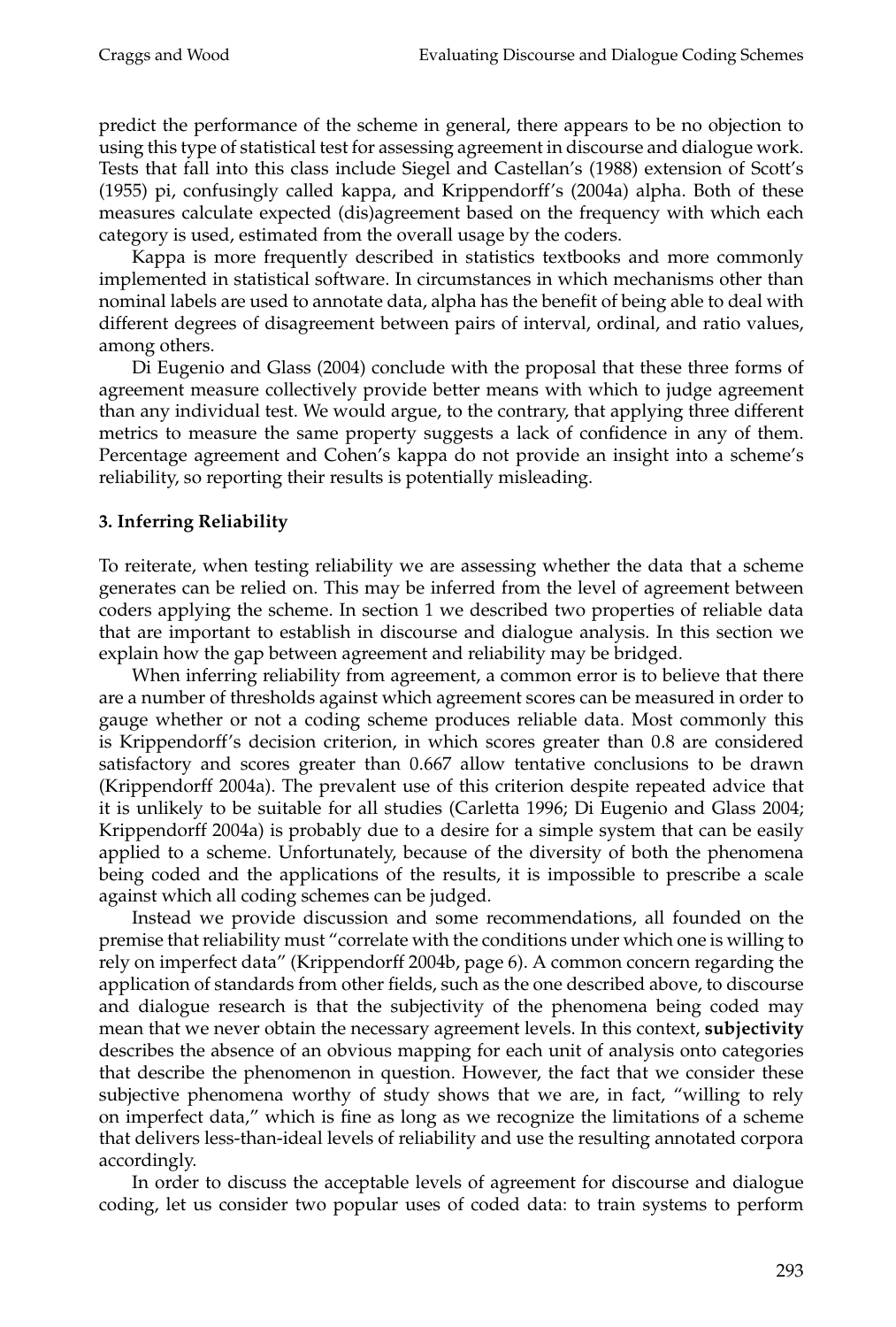some automated task and to study the relationship between the coded phenomena and some other feature of the data.

## **3.1 Reliability and Training for Automatic Annotation**

Considering the effort involved in manually annotating linguistic data, it is unsurprising that attempts are often made to train a system to perform such annotation automatically (Mast et al. 1996; Wrede and Shriberg 2003). The reliability of manually annotated data is clearly a concern when they are used to train a system. If the level of agreement for the annotation scheme is low, then the system is going to replicate the inconsistent behavior of human annotators. Any deviant behavior by the system resulting in less than 100% accuracy in comparison with the manual annotation will compound the problem, possibly leading to meaningless data. Worse still, if a system is to learn how to annotate from manually annotated data, it will do so based on the patterns observed in those data. If the manual annotation is not reliable, then those patterns may be nonexistent or misleading.

Returning to our original premise, we would suggest that if a coding scheme is to be used to generate data from which a system will learn to perform similar coding, then we should be "unwilling to rely on imperfect data."

### **3.2 Reliability and Corpus Analysis**

Manually annotated corpora can also be used to infer a relationship between the phenomena in question and some other facet of the data. When performing this sort of analysis, we may be more willing to work with imperfect data and therefore accept lower levels of agreement. However, the conclusions that are gleaned from the analysis must be tempered according to the level of agreement achieved. For example, when it is suggested that a correlation exists between the occurrence of one phenomenon and that of another, less agreement observed in the sample annotation requires stronger evidence of the correlation in order for the conclusion to be valid.

To summarize, there are no magic thresholds that, once crossed, entitle us to claim that a coding scheme is reliable. One must decide for oneself, based on the intended use of a scheme, whether the observed level of agreement is sufficient and conduct one's analysis accordingly.

# **4. Conclusion**

The application of agreement statistics has done much to improve the scientific rigor of discourse and dialogue research. However, unless we understand what we are attempting to prove and which tests are appropriate, the results of evaluation can be unsatisfactory or, worse still, misleading. In this article we have encouraged researchers to clarify their reasons for assessing agreement and have suggested that in many cases the most suitable test for this purpose is one that corrects for expected agreement, based on an assumed equal distribution between coders.

#### **Acknowledgments**

The authors acknowledge the help of Klaus Krippendorff for patiently aiding our understanding of reliability and University of Manchester for funding Richard Craggs.

#### **References**

Carletta, Jean. 1996. Assessing agreement on classification tasks: The kappa statistic. *Computational Linguistics*, 22(2):249–254.